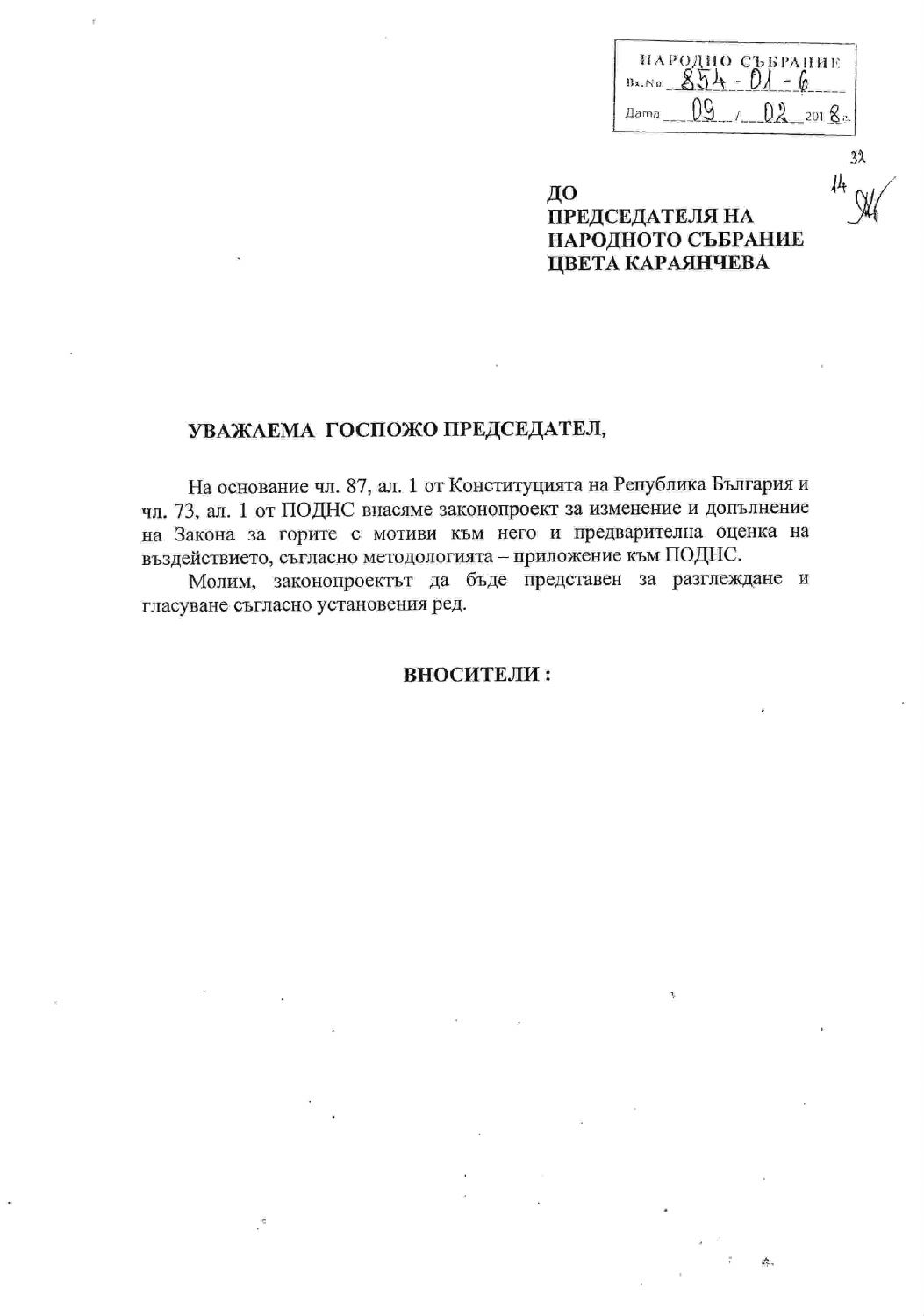#### РЕПУБЛИКА БЪЛГАРИЯ

#### ЧЕТИРИДЕСЕТ И ЧЕТВЪРТО НАРОДНО СЪБРАНИЕ

**ΠΡΟΕΚΤ!** 

 $\mathcal{A}$ 

#### ЗАКОН

#### за изменение и допълнение на Закона за горите

Обн., ДВ, бр. 19 от 2011 г., изм. и доп., бр. 43 от 2011 г., бр. 38, 60, 82 и 102 от 2012 г., бр. 15 от 2013 г., бр. 27, 66 и 109 от 2013 г., бр. 28, 53, 61 и 98 от 2014 г., бр. 60, 79 и 100 от 2015 г., бр. 13, 15, 57, 61 и 95 от 2016 г., бр. 13, 58 и 103 от 2017 г.

§ 1. Член 54, ал. 1, т. 6 се изменя така:

"т. 6. ски писти, станции и стълбове на лифтове и влекове, включително за нуждите на основен ремонт и реконструкция на съществуващи такива."

§ 2. В чл. 73 се правят следните изменения и допълнения:

1. В ал. 1 се правят следните изменения и допълнения:

а/ В т. 6 думите "стълбове за лифтове и влекове, както и на" се заличават:

б/точка 7 се отменя;

2. Алинея 6 се отменя;

§ 3. Алинея 3 на § 79 от Преходните и заключителните разпоредби към Закона за изменение и допълнение на Закона за горите 7Обн., ДВ, бр. 60 от 2012 г., изм., бр. 102 от 2012 г., бр. 28 от 2014 г., бр. 60 от 2015 г. и бр. 61 от 2016 г./ се отменя.

#### ВНОСИТЕЛИ: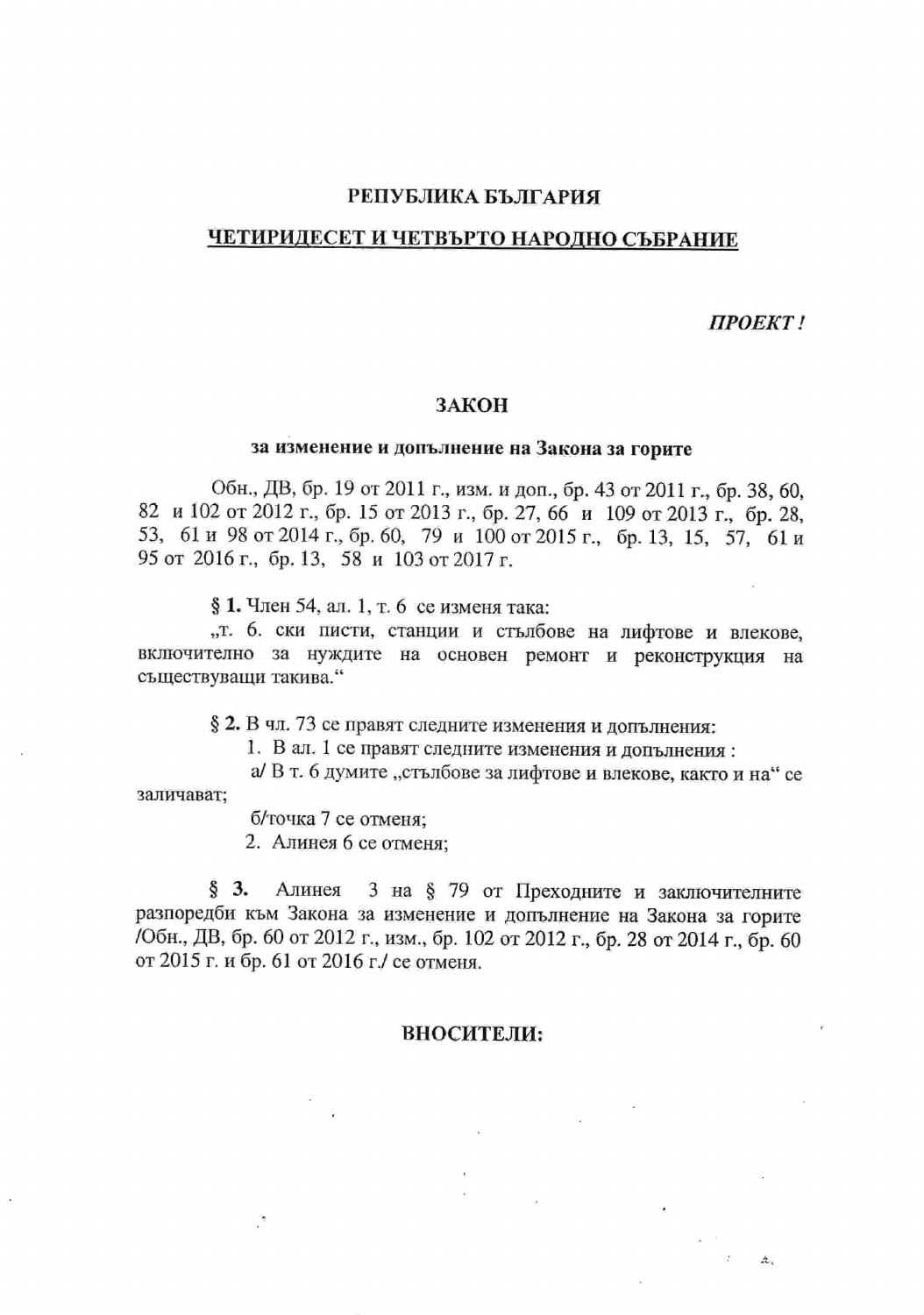### Мотиви към Законопроекта за изменение и допълнение на Закона за горите

Предлаганите в законопроекта за изменение и допълнение на Закона за горите нормативни разрешения са в отговор на необходимостта от неотложни законодателни мерки за създаване на адекватни и равни условия за развитие на планинския и ски туризъм в зимните курорти на страната.

наложително Приемането на законопроекта e C оглед необходимостта от въвеждане на правен режим за създаване на нови и разширение на съществуващи ски зони, предвид нарастващата роля на зимния туризъм у нас, както и затвърждаването на България като лидер в ски туризма на Балканите.

Досега действащият Закон за горите въведе за първи път изискването при изграждане на ски-писти и обслужващите ги съоръжения - влекове и лифтове територията на ски-пистата да бъде изключена от горския фонд и да придобие статут на урбанизирана територия. Това изискване само по себе си създаде вътрешни противоречия и неравноправно третиране на един вид дейности с друг.

Така например съгласно чл. 54, ал. 1 от Закона за горите за изграждане на стълбове на въздушни електропроводи, нефтопроводи, топлопроводи, газопроводи, надземни и подземни хидротехнически съоръжения за производство на еленергия не се изисква промяна на предназначението, а за изграждане на ски-писти, влекове и лифтове се изисква. Налице е целенасочена рестрикция към изграждането на туристическата и спортна инфраструктура в земите и горите от горския фонд. Нормата на чл. 54, ал. 1, т. 6 от Закона за горите не решава въпроса с основния ремонт и реконструкцията на заварените съществуващи въжени съоръжения. На първо място нормата има предвид единствено и само търпимите обекти - такива които са изградени незаконно, без строителни книжа, но същите са допустими съгласно нормативите действали към момента на изграждането им или към настоящия момент. Съоръженията на територията на страна са изградени предимно в периода 1950-1989 год. и за този период мъчно може да се намери обект, който държавата да е построила незаконно. Но дори да има такъв, то търпимите строежи се отнасят към собственика на замята, а няма как самият той да си учреди право на строеж върху собствената си земя. Този собственик е държавата, която към настоящия момент се е разпоредила с тези съоръжения, които в болшинството от случаите вече са частна собственост.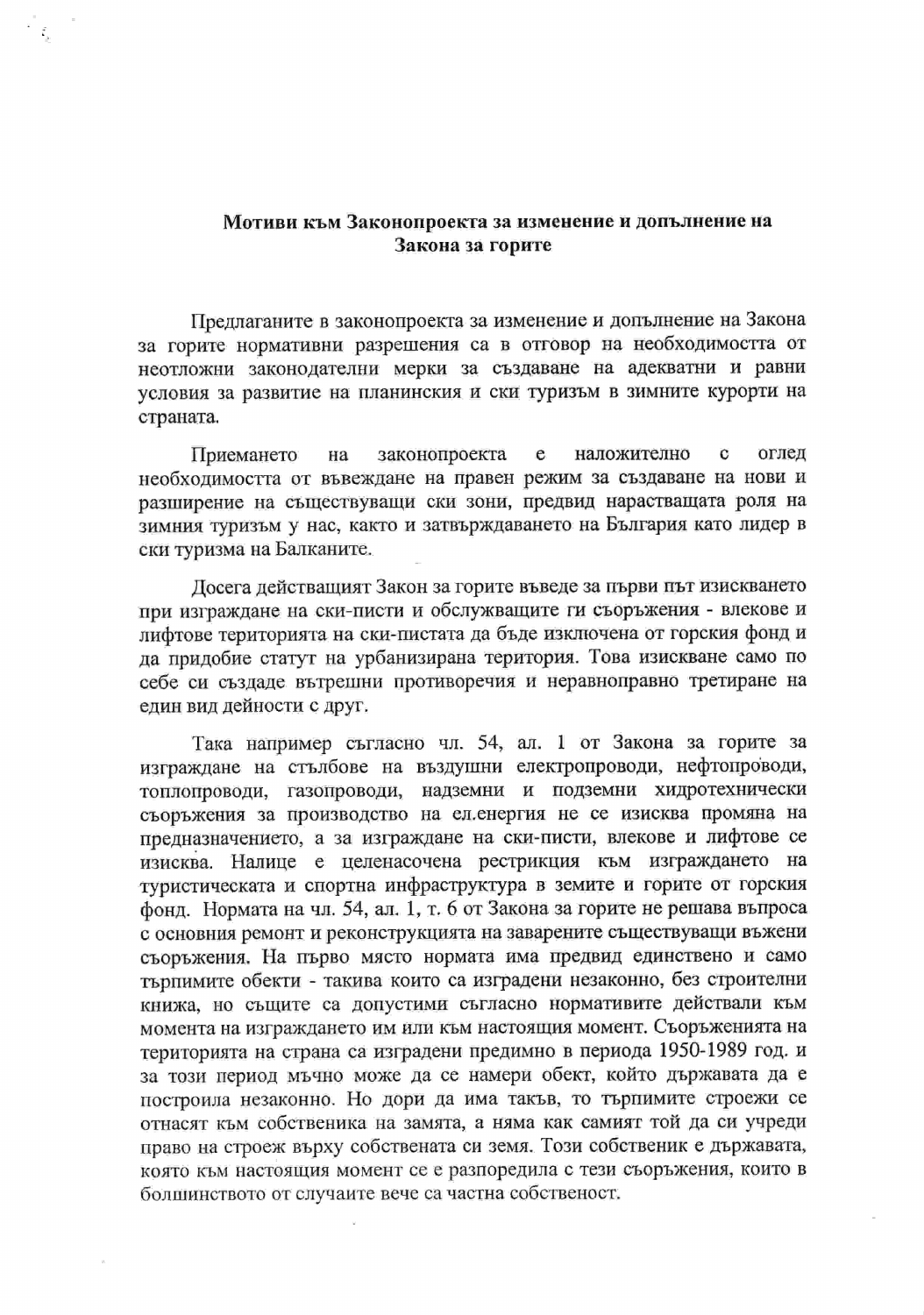Красноречив е и аргумента, че при действието на настоящата редакция на Закона за горите в страната не са изградени нови съоръжения - лифтове и влекове, както няма открита нито една ски-писта. Явно действащата нормативна уредба играе ролята на спирачка, която прави невъзможно реализирането на каквото и да е инвестиционно намерение, за разлика от останалите страни, където този вид строителство се развива с изключително ускорени темпове. Ролята на законодателя е да създава условия, за да може всеки един стопански субект да може да реализира допустимите си инвестиционни намерения.

Отчитайки основното предназначение на горските територии е предвидена законова възможност ски писти и обслужващите ги съоръженията - лифтове, влекове и други елементи на туристическата и на инфраструктура,  $ce$ изграждат без промяна спортната да на предназначението на земите по Закона за горите.

#### ВНОСИТЕЛИ: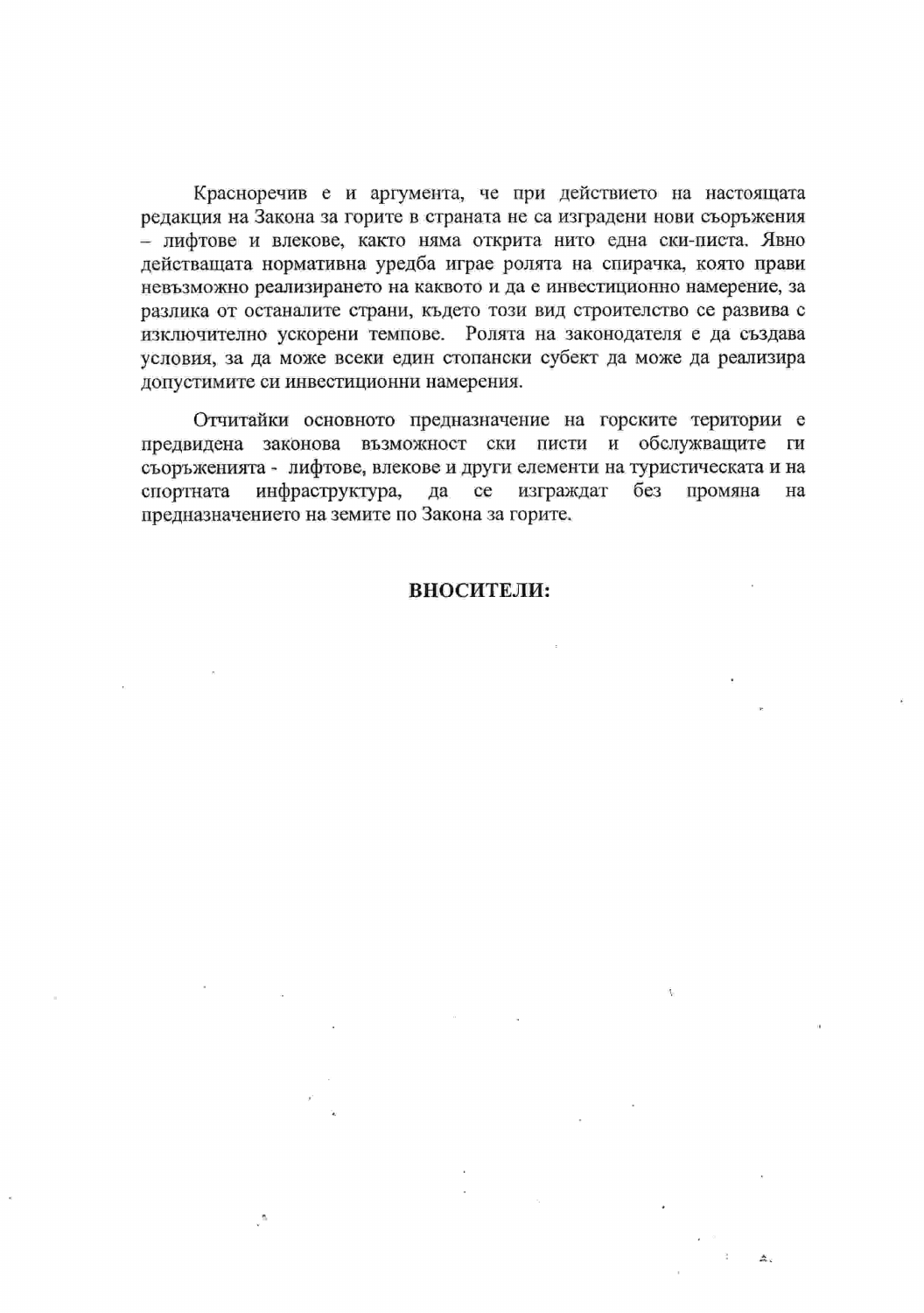# ПРЕДВАРИТЕЛНА ОЦЕНКА НА ВЪЗДЕЙСТВИЕТО

#### Основания за законодателната инициатива

Предлаганите в законопроекта за изменение и допълнение на Закона за горите нормативни разрешения са в отговор на необходимостта от неотложни законодателни мерки за създаване на адекватни и равни условия за развитие на планинския и ски туризъм в зимните курорти на Приемането на законопроекта е наложително с оглед страната. необходимостта от въвеждане на правен режим за създаване на нови и разширение на съществуващи ски зони, предвид нарастващата роля на зимния туризъм у нас, както и затвърждаването на България като лидер в ски туризма на Балканите.

#### Заинтересовани групи

Първата заинтересована група са всички лица, които изграждат ски писти и съпътстващите ги съоръжения – лифтове и влекове.

Втората заинтересована група са лицата предоставящи туристически услуги включващи ползването на ски писти, лифтове и влекове.

Третата заинтересована група са лицата, които са ползватели на туристически услуги в областта на ски туризма.

#### Анализ на разходи и ползи

Предложените промени няма да доведат до никакви разходи от бюджета на държавата или от бюджетите на общините.

С приемането на законопроекта ще се подобрят условията за създаване на нови и разширение на съществуващи ски зони, което от своя страна ще подпомогне развитието на зимния туризъм у нас, както и затвърждаването на България като лидер в ски туризма на Балканите.

#### Административна тежест и структурни промени

Не се предвижда създаването на нови административни структури. Не се налага извършване на административни промени. Не се въвеждат нови регулаторни режими.